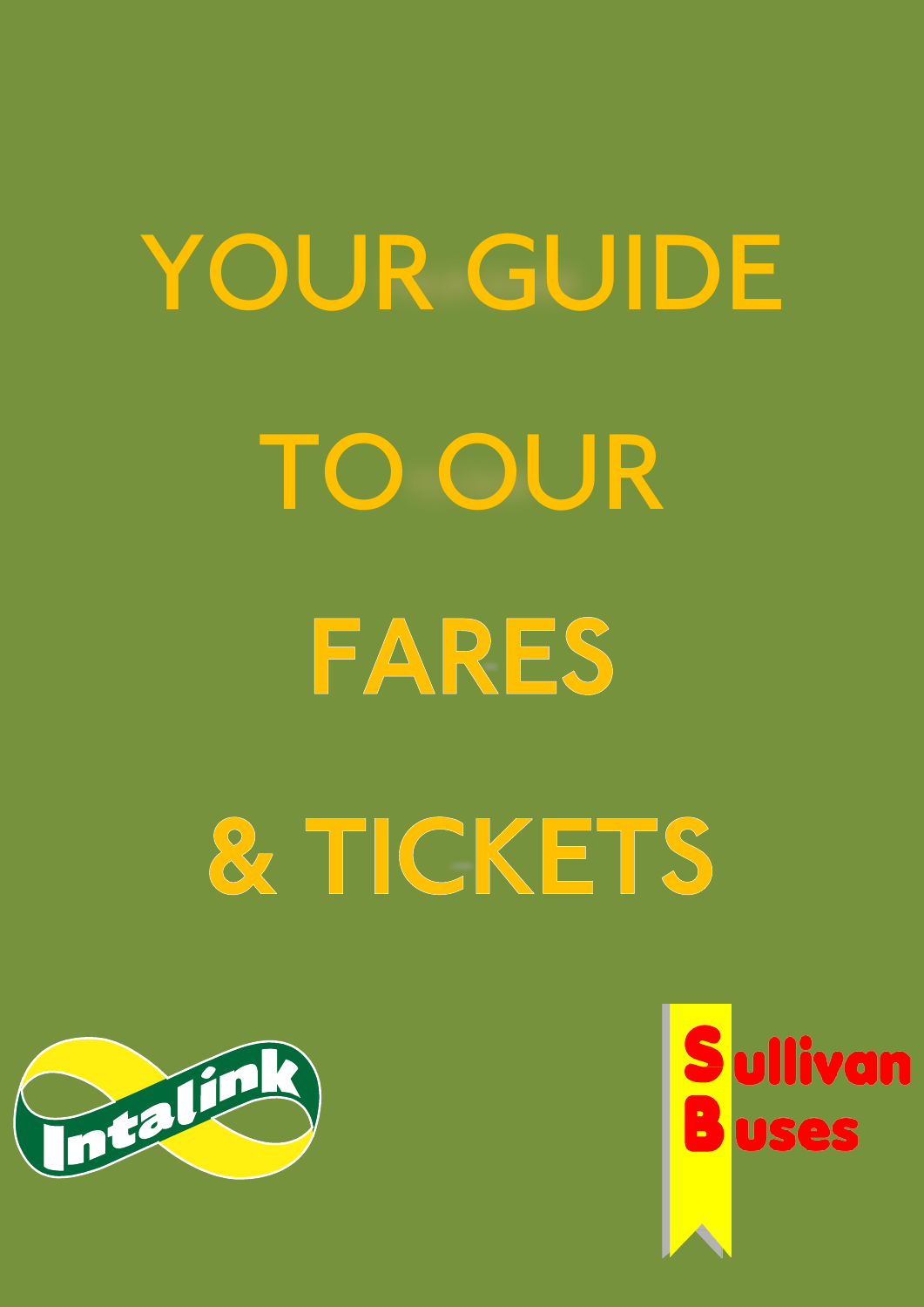This update: October 2021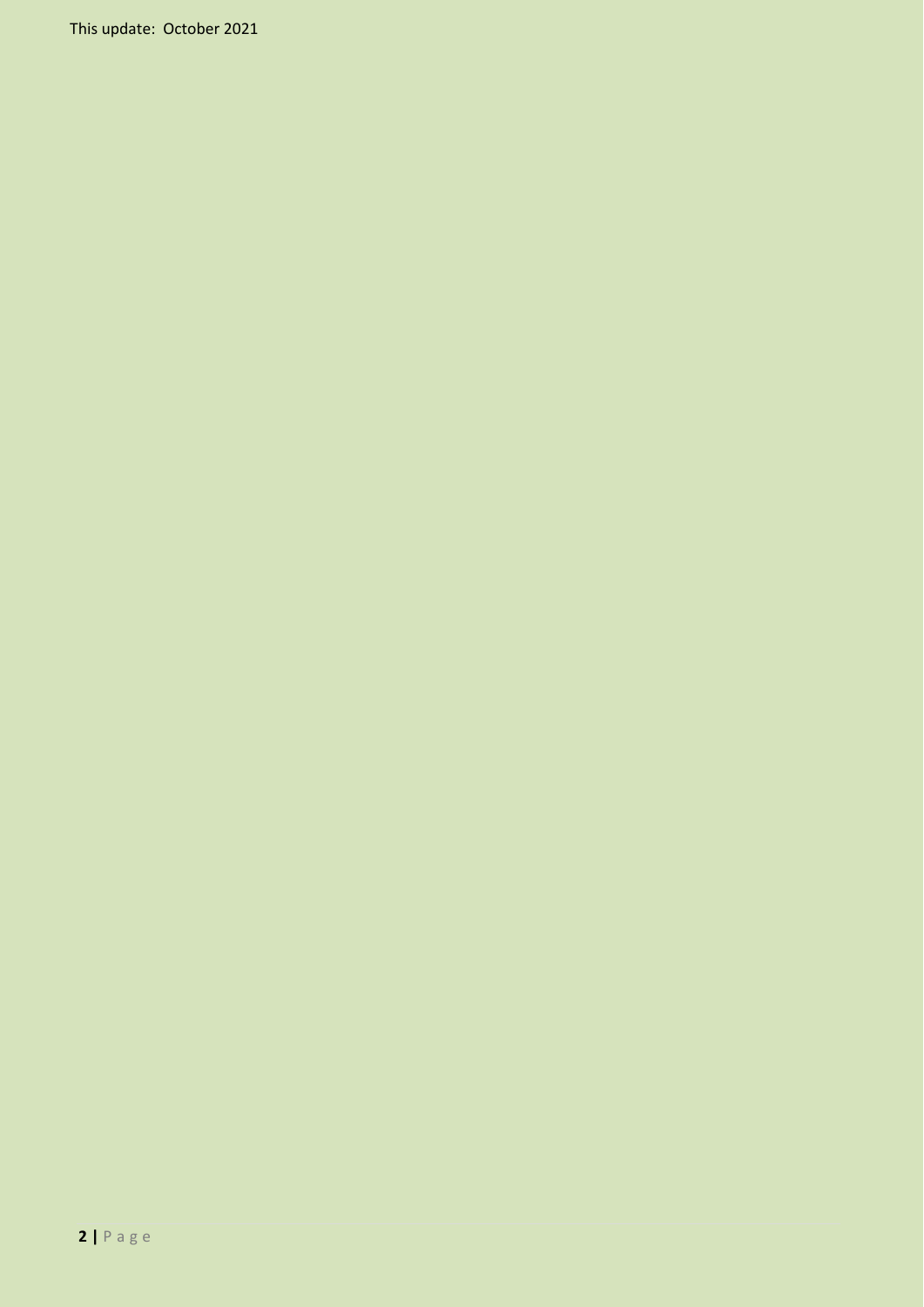# Contents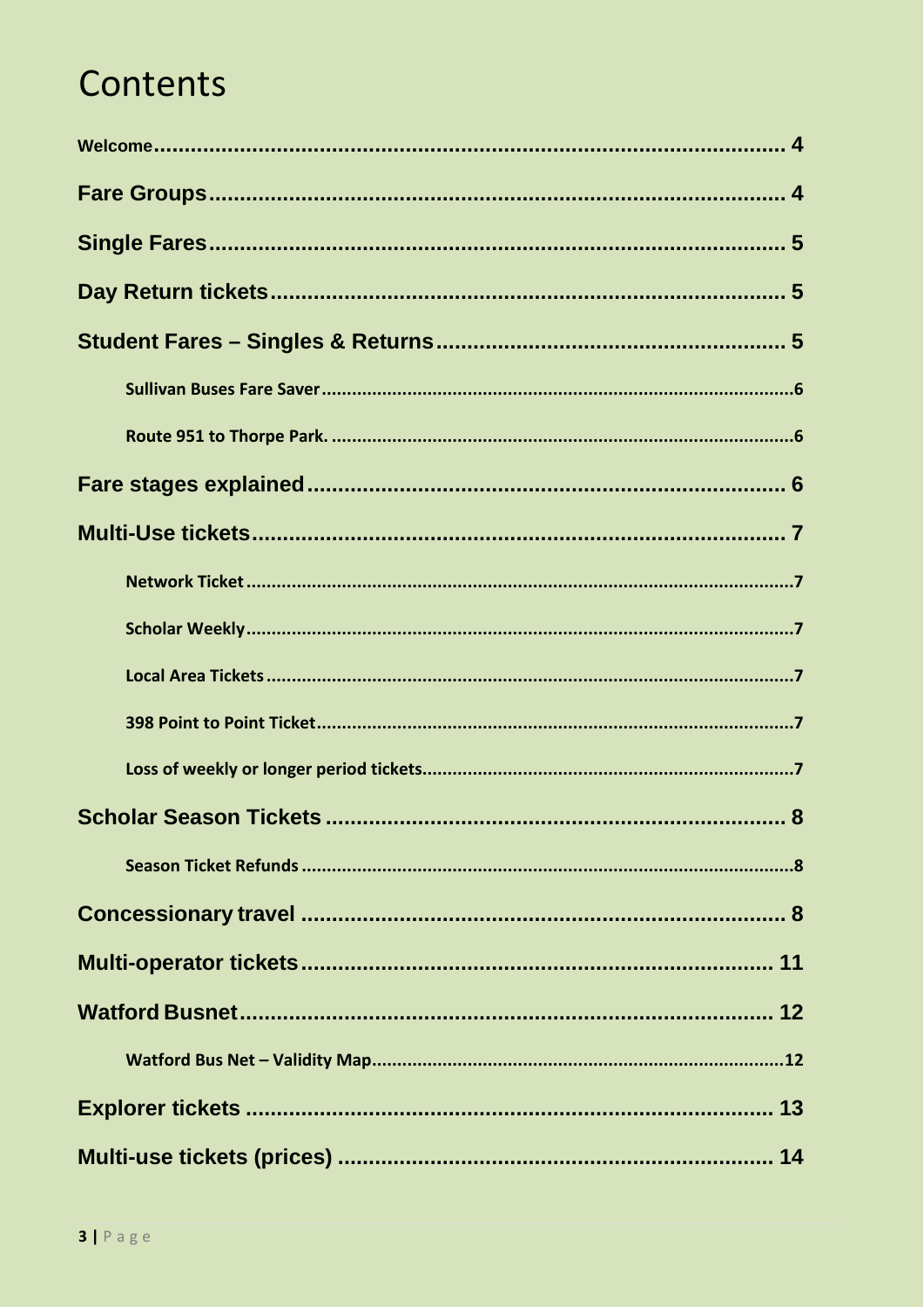# <span id="page-3-0"></span>**Welcome**

You can buy single tickets (i.e. valid for one journey) on all of our services. We also provide you with many opportunities to reduce travel costs by offering return\* and season tickets.

Look in this booklet and find the ticket that suits your needs. Details of prices for multi-use tickets can be found on page [7.](#page-6-0) If you require further information please call us on 01707 646 803 or email us at [Admin@Sullivanbuses.com.](mailto:Admin@Sullivanbuses.com)



**Sullivan Buses are members of Hertfordshire's Intalink partnership which acts to promote multimodal ticketing & County wide bus publicity.** 

Most daily & weekly tickets can be purchased from the driver using cash or card. Most of our buses accept contactless payments up to £100. With the exception of American Express, payments can be made by most credit / debit cards and Apple Pay. Occasionally due to technical reasons card payments may not be possible and we suggest customers ensure they always have cash with them, because if a bus is not fitted with Contactless card reader or the reader is faulty, the fare must be paid in cash.

Please note that we cannot accept any Oystercards, including 60+ Oystercards, ZipCards or Travelcards on our Hertfordshire services. Child fares apply from a child's fifth birthday. Age groups are shown below.

Whenever possible please have the correct fare available or your payment card as it saves time and will quicken your journey. If paying by Credit or Debit Card please advise driver BEFORE ticket is issued.

*Details contained in this document are correct at the time of publication.* 

\* = Return tickets not sold to Queens, Chancellor's, JFS, St Michaels & Nicholas Breakspear schools.

# <span id="page-3-1"></span>**Fare Groups**

Under 5 years – Free with an accompanying adult.

Aged 5 – 10 years (inclusive) half rate travel\*

11-25 years half rate travel\* with HCC Savercard.

11+ Full fare.

\* = Half fare is based on the adult fare divided by two and rounded to the nearest 10p increment.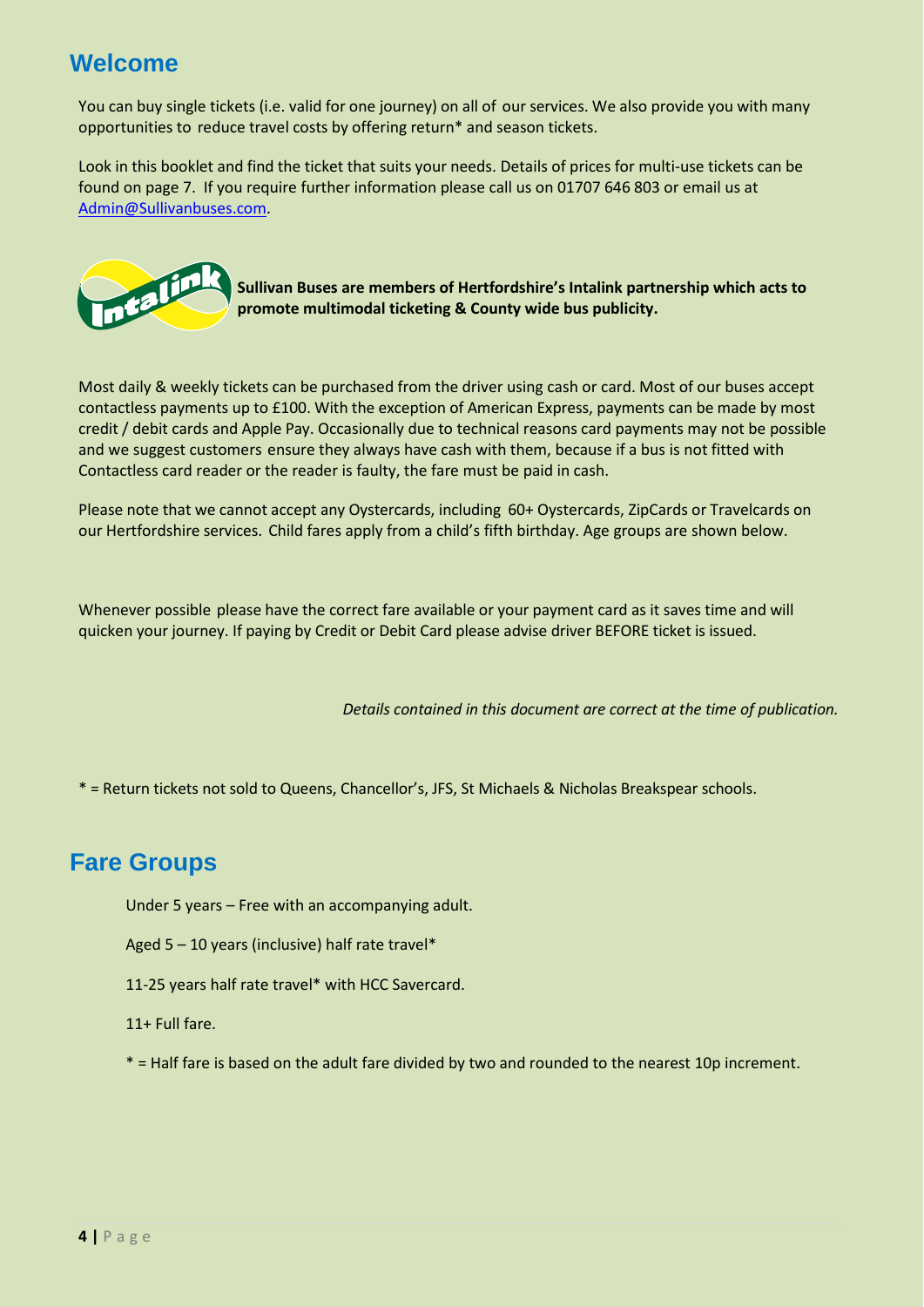# <span id="page-4-0"></span>**Single Fares**

Single fares can be purchased from the driver at time of travel, using cash or a payment card. With a few exceptions most single fares are based on distance travelled.

Routes are divided into fare stages. The fare stage includes a number of bus stops with the boundary commencing from the second stop after the previously named fare stage and ceasing at the next named fare stage. Travel beyond the farestage would be charged to the next stage and so on. For a diagram see *[Fare](#page-5-2)  [stages explained](#page-5-2)* Pag[e 6](#page-5-2)

Excess Fares are not charged – if you over travel you will be charged the normal single fare from the point at which your previous ticket expired.

You should always receive a receipt for travel and this should be retained throughout the journey.

# <span id="page-4-1"></span>**Day Return tickets**

These are purchased from the driver using cash or payment card and are valid for one outward & one return journey on the day of purchase.

Return tickets are generally calculated as follows: Single Fare + 50% rounded up to the nearest 10p.

Return tickets are not sold or available on the following services:

• 330, 331, 346, 347, 355, 356, 358, 832, 833 & B77

Not valid on the following sections of route:

- 398 between Queens School & Organ Hall (Borehamwood) or between Potters Bar & Chancellors School.
- 306A between The Avenue & Queens/St Michaels School.

Return tickets purchased from Borehamwood to Watford (but not intermediately) on route 398 can be used to return on route 306.

Return tickets purchased on route 951 can be used on route 306

# <span id="page-4-2"></span>**Student Fares – Singles & Returns**

Children aged under 5 travel free. Children aged 5-10 (inclusive) travel at half fare. Students aged 11-25 can travel at half fare\* using a valid HCC Savercard. Those aged 11+ without a Savercard are charged full fare.

\* = Half fare is based on the appropriate adult fare divided by two and rounded to the nearest 10p increment.

Savercards are available to Hertfordshire residents in full time education aged 11-25 and can be ordered from the County Councils website at: [http://www.hertsdirect.org/savercard.](http://www.hertsdirect.org/savercard) *Also see Sullivan Buses FareSaver Card pag[e 6.](#page-5-0)* 

Holders of a Savercard must place their pass on the ticket machine when requested to do so by the driver. If valid you will be able to purchase the appropriate rate single or return ticket. If you're paying by electronic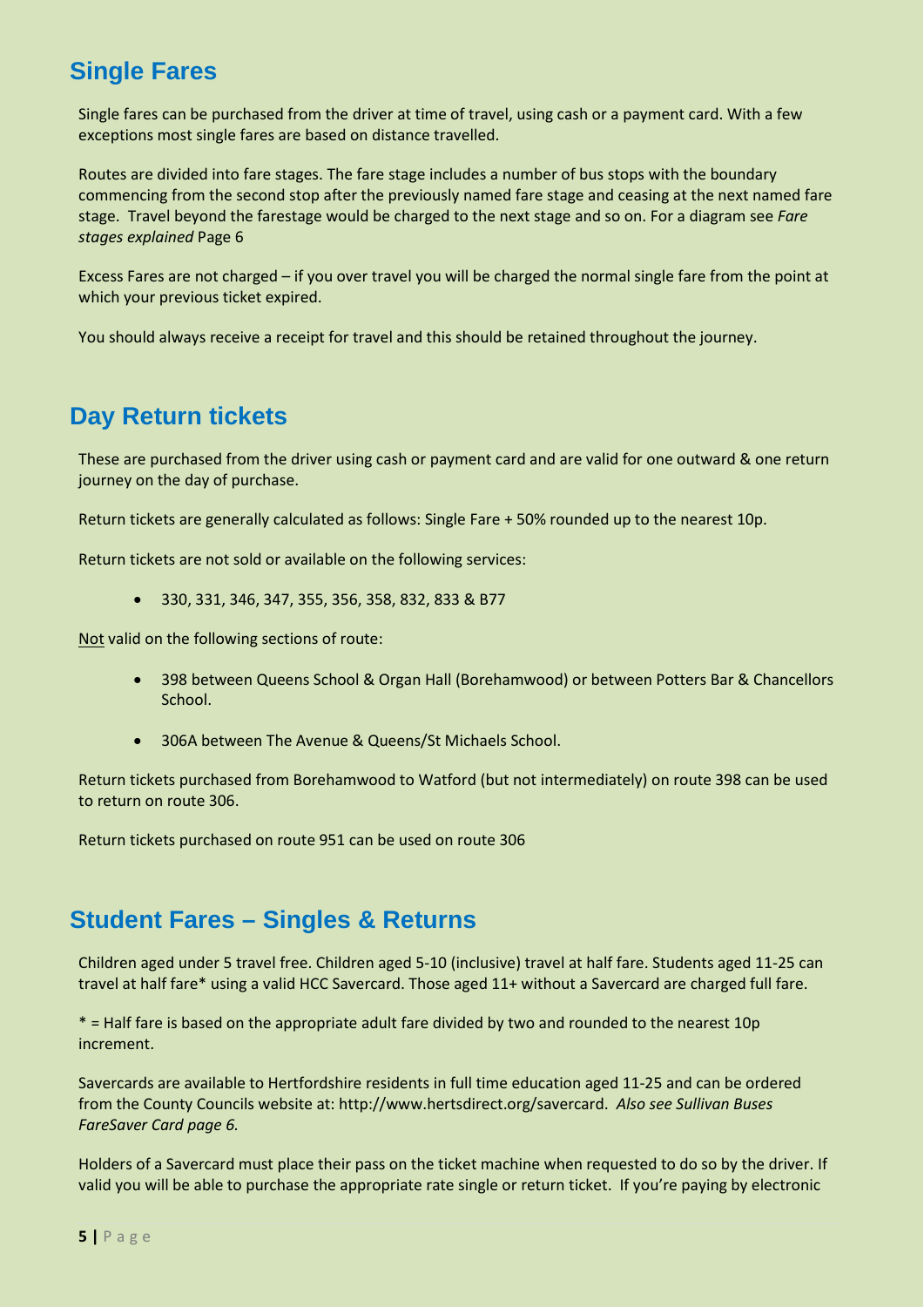means, you must first place the SaverCard on the ticket machines base plate. The driver will then ask you to place your method of payment on the machine. Once the debit transaction is confirmed you must return your Savercard to the machine for a ticket & receipt to be printed.

Savercards are electronically renewed annually. Holders will need to respond to the County's email in good time in order for the pass to be renewed. The County Council have instructed bus companies/drivers to withdraw expired passes.

Note: Savercards are not required to purchase multi-trip or longer period passes. However in certain cases (eg Explorers) Savercards may be required to support the use of a reduced rate ticket.

#### <span id="page-5-0"></span>**Sullivan Buses Fare Saver**

For students living outside the County but in full time education in Hertfordshire, you can purchase a Sullivan Buses Fare Saver card. This offers the same discounts as the Hertfordshire card, but is valid ONLY on services operated by Sullivan Buses.

#### <span id="page-5-1"></span>**Route 951 to Thorpe Park.**

For journeys starting or finishing in Hertfordshire or Buckinghamshire, Students can use a Savercard or FareSaver Card to obtain half price fares over the age of 16. Under 16 - SaverCards or Faresaver Cards are not required for journeys from these two counties to Thorpe Park. In this case half rate tickets will be sold.

These derogations do not apply to route 950 when boarding and alighting in Surrey. Separate arrangements apply.

Concessionary tickets are not accepted between Staines and Thorpe Park on either the 950 or 951.

## <span id="page-5-2"></span>**Fare stages explained**

Fare Stages contain a number of individual bus stops. In the example below, a customer travelling from Fur to Wood Lane would pay to Wood Lane (the next fare stage). If they travel to Willow, Apple or Pear then they will be charged to the following fare stage which in this case is Beech.

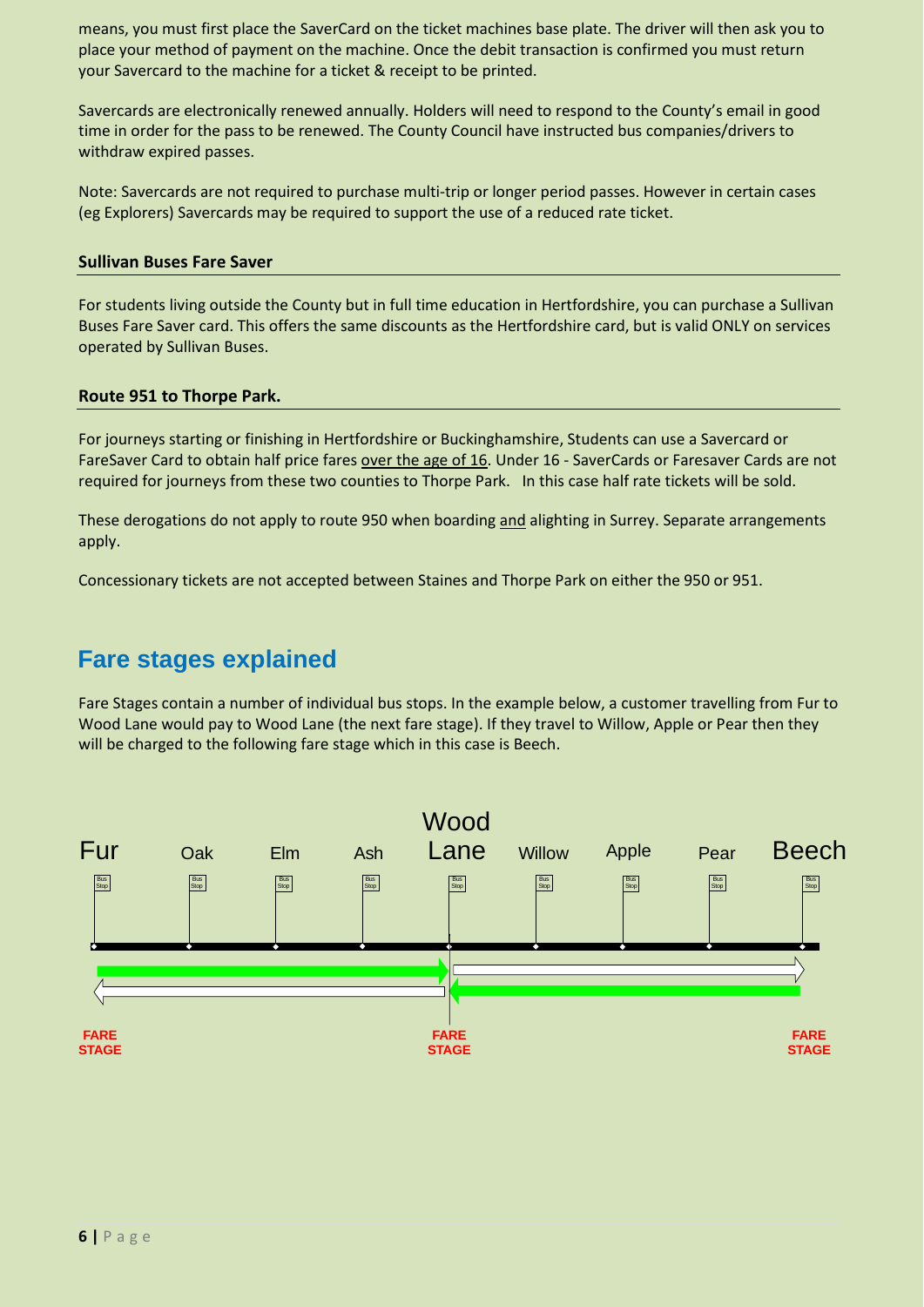# <span id="page-6-0"></span>**Multi-Use tickets**

We sell a wide range of multi-use tickets, ranging from our Network ticket to local area specific tickets.

<span id="page-6-1"></span>Valid from first bus to last bus of the day.

#### **Network Ticket**

Valid on routes 306, 951 & B3 and certain sections of routes 306A & 398#. Available as a daily ticket, weekly or four weekly~. Purchased from the driver on the first day of travel.

# excludes route 306A between The Avenue (Bushey) & St Michaels School, route 398 between Organ Hall – Queens School & Potters Bar – Chancellors School. Valid on route 951 to Denham.

<span id="page-6-2"></span>~ Four Weekly tickets only available for adults.

#### **Scholar Weekly**

For Queens, Chancellors, JFS, Nicholas Breakspear, & St Michaels Schools

Purchased from the driver on a Monday morning. Valid for up to five days travel to and from school. Tickets expire on the following Sunday regardless of date of issue.

Only sold to students in full time education. Savercards not required at point of sale.

Valid on parallel Sullivan Bus services subject to capacity – examples:

- 398/306A from Borehamwood to Queens.
- 346/347 from Ashfields/Leavesden to Queens
- 306/306A from Little Reddings to Borehamwood.

<span id="page-6-3"></span>Not sold on route B3.

#### **Local Area Tickets**

Sold for travel exclusively in Bushey/Watford, Borehamwood & Potters Bar/South Mimms. Available in daily or weekly versions.

#### <span id="page-6-4"></span>**398 Point to Point Ticket**

We offer a specific 398 point to point season ticket from;

- 1) Potters Bar Station to Clare Hall/South Mimms Services &
- 2) Borehamwood to Clare Hall

<span id="page-6-5"></span>Purchased from the driver on the first day of travel and available for 1 weeks travel.

#### **Loss of weekly or longer period tickets**

We regret that once issued, we cannot replace lost period tickets. A new ticket will need to be purchased or single/return tickets purchased. Pre-Printed season tickets purchased on-line can be replaced subject to an admin fee – see page [8.](#page-7-0)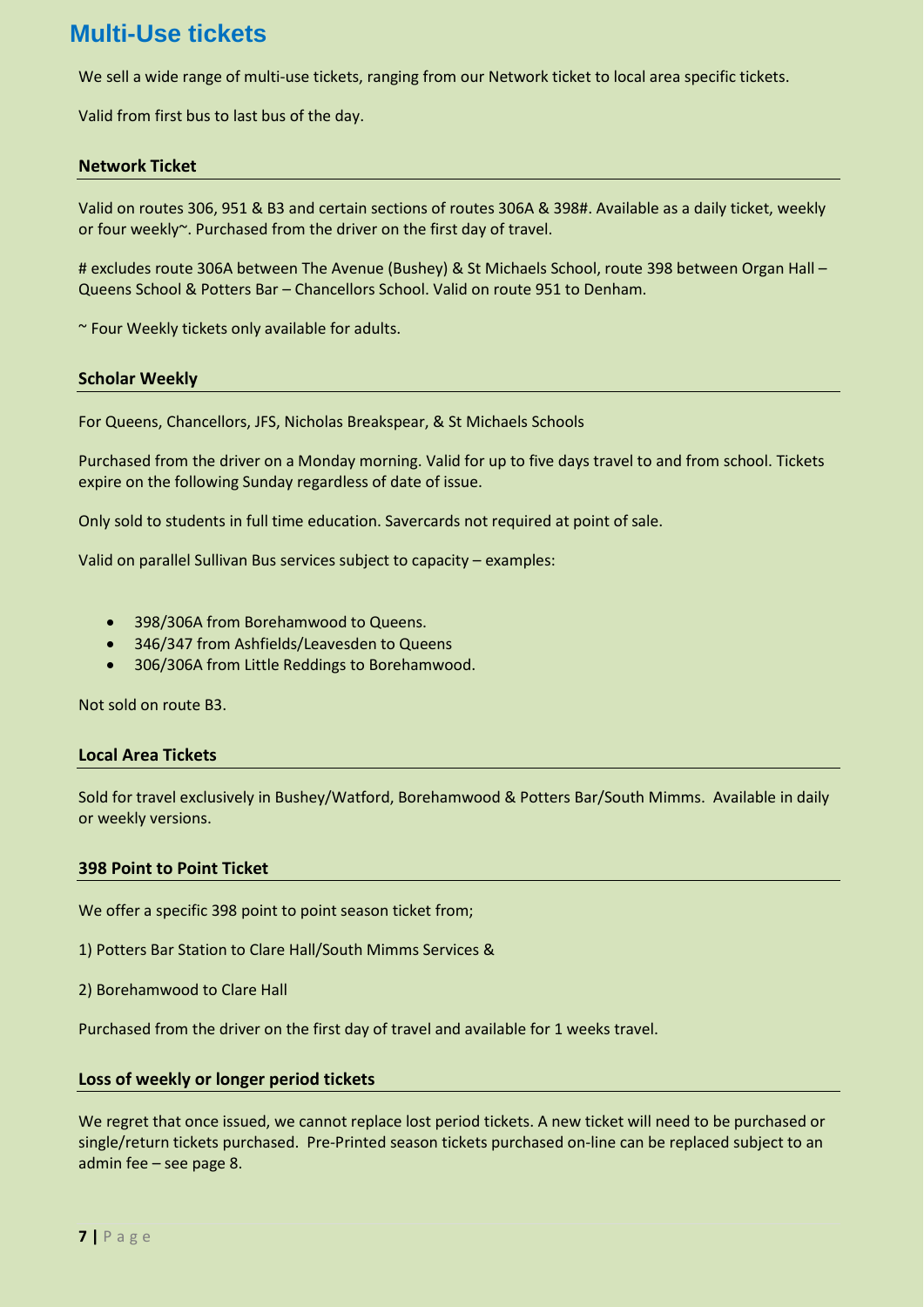# <span id="page-7-0"></span>**Scholar Season Tickets**

Term tickets sold on line from our dedicated website. Prices vary on distance. Sales commence in July for Autumn & Annual tickets, December for Spring & March for Summer tickets. Sales cease 7 days (but may be earlier for Spring Term) before school term commences and ticket sales are subject to availability.

Eventually we will be moving to electronic passes which negate the need to print passes.

Passes are posted to Parents/Guardians. We regret we cannot offer counter sales.

Please note – Drivers cannot accept photographs of passes or photocopies etc.

We can replace lost passes (subject to one per term) for an admin fee (£20).

Once the bus is full or the deadline has passed, we regret we cannot sell any further passes. Students will need to either 'pay on the day' with a supported Savercard or purchase a weekly ticket.

#### <span id="page-7-1"></span>**Season Ticket Refunds**

We offer season ticket refunds for:

- Full School Closures note this must be the entire school and not individual class or year groups (Note - the bus has to operate unless the whole school is closed).
- Change of school As a result of a pupil moving away or to another school.

Please contact [schoolpasses@sullivanbuses.com](mailto:schoolpasses@sullivanbuses.com) for full details.

[www.hertfordshireschoolservices.co.uk](http://www.hertfordshireschoolservices.co.uk/)

### <span id="page-7-2"></span>**Concessionary travel**

Holders of English National Concessionary Travel, disabled person' & Companion passes issued by Hertfordshire County Council may travel free at any time on our Hertfordshire buses^.

Passes issued by other local authorities including London Freedom passes are accepted for free travel after 9.30 am on Mondays to Fridays and at any time at weekends. 60+ Oystercards are not valid on any of our Hertfordshire buses.

Please note that concessionary passes are only valid on route 951 between Watford and Staines Station and are not valid for travel on routes 950 and 951 to Thorpe Park.

^ excludes school or other bus services which may be deemed by the local authority as out of scope (eg Special Schools or leisure service 950/951 between Staines & Thorpe Park)

Passes must be placed and held on the ticket machine until the driver advises they can be removed. Faulty passes must be reported to the issuing authority. If no pass available when boarding the bus, in line with the County Councils policy - the full appropriate fare is payable.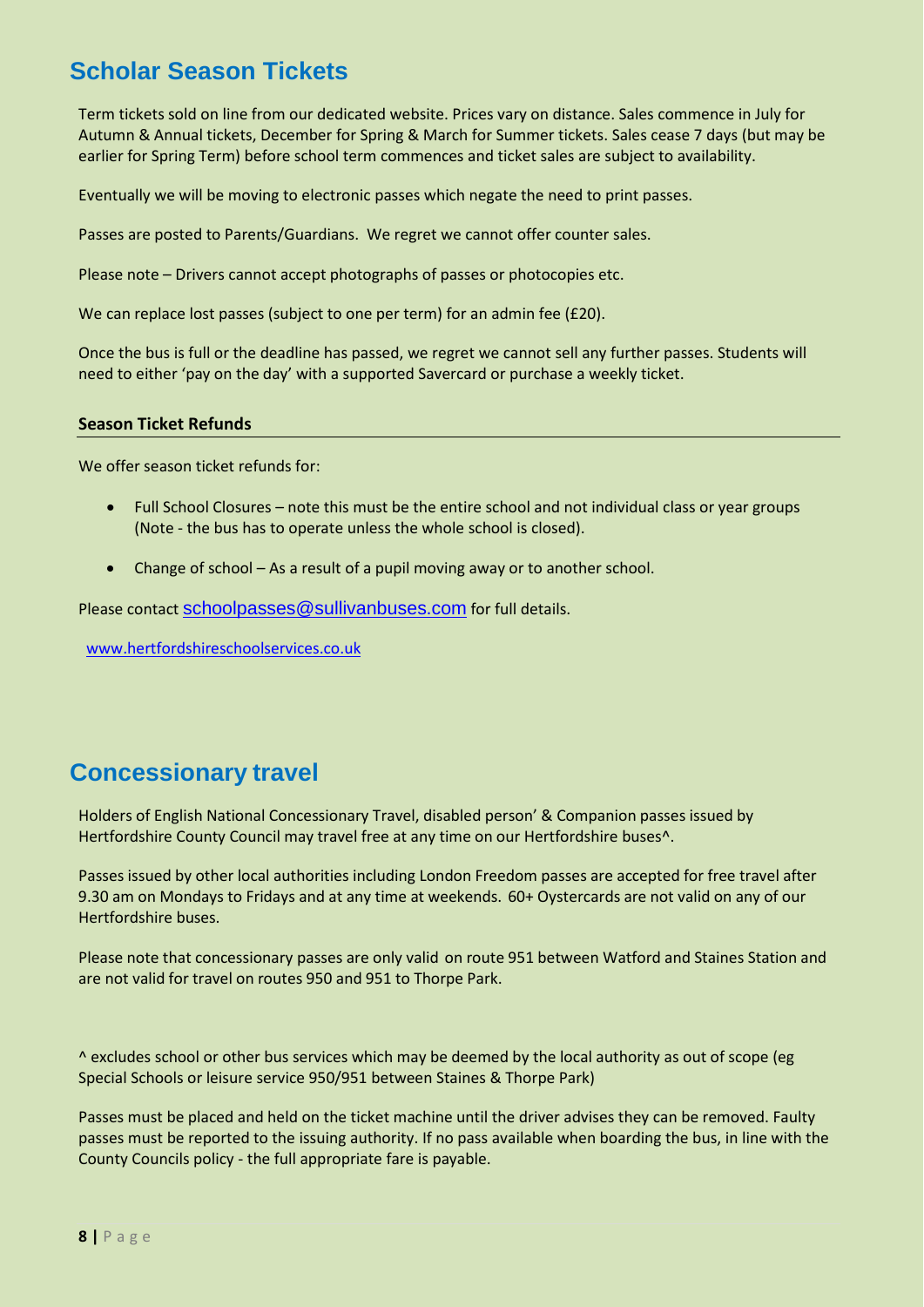# <span id="page-8-0"></span>**Miscellaneous tickets/passes**

#### **Police Officers, PCSOs, Traffic Wardens & Civil Enforcement officers.**

Travel free in uniform or on production of authority / Warrant Card on routes 306 & B3. And sections of routes 306A, 398 & 951 as follows:

- 306A between Borehamwood & Bushey (The Avenue)
- 398 between Potters Bar & Borehamwood (Organ Hall)
- 951 between Borehamwood & Staines.

#### **TfL Staff & Spouse passes.**

Travel free in uniform or on production of staff Oyster Card on routes 306 & B3. And sections of routes 306A, 398 & 951 as follows:

- 306A between Borehamwood & Bushey (The Avenue)
- 398 between Potters Bar & Borehamwood (Organ Hall)
- 951 between Borehamwood & Staines.

#### **Thorpe Park Employees**

Travel free on 950/951 on production of Merlin Entertainments Staff Card. Concessionary staff and contractors with authority cards travel at reduced rate. TP Staff may not travel on the bus to the exclusion of a fare paying guest.

# **Multi-operator tickets**

As Hertfordshire Intalink members, we sell a range of multi-operator tickets valid on buses displaying the Intalink logo (below).



One ticket enables you to travel on both Sullivan Buses and other operator's buses as well giving you fantastic savings.

If you need to use another operator's buses as well as our buses we have some ticketsthat may suit you and save you £pounds. Just ask the Sullivan Buses driver on the first bus you board forthe appropriate ticket and then there is no need to pay again for the rest of the day or week.

Multi-operator tickets are available in daily, weekly & in certain cases four weekly.

Exceptions - Not valid on Special or School Services . Not valid beyond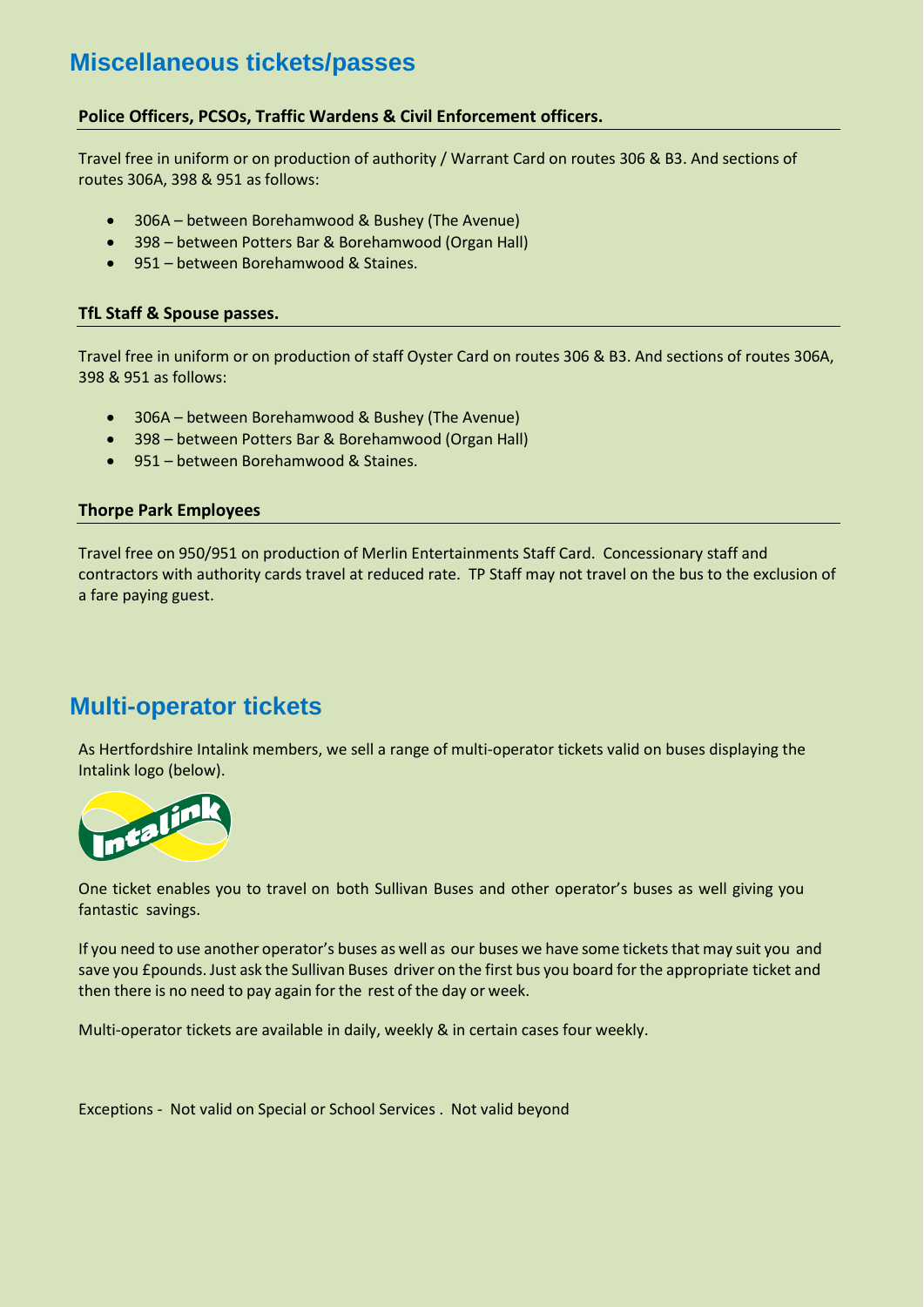# <span id="page-9-0"></span>**Watford Busnet**



'Save money on travel in and around Watford, Bushey and surrounding areas'.

If you are travelling from Little Bushey to Watford and need to change buses in the Town Centre, a Watford Busnet ticket may suit you.

This is a multi-operator ticket and will enable you to travel on **all** local buses to areas shown on the map below using the ticket you have purchased on the 306.

Purchased from the driver on the first day of travel. This ticket can also be purchased on other operators services and is valid on the 306.

It is not valid on TfL services 142 & 258.

**Validity:** The ticket is valid between Watford Town Centre & Bushey Heath, Elstree Road (Rosary Priory) on route 306 between Bushey Heath, Elstree Road (Rosary Priory) & The Avenue (Bushey) on route 306A. On route 951 to Maple Cross.

It is also valid on other operators' routes to Northwood, South Oxhey, Rickmansworth, Maple Cross, Croxley Business Park, North Watford, Leavesden, Garston, BRE, Bricket Wood, Abbots Langley. See map below for further details.

#### <span id="page-9-1"></span>**Watford Bus Net – Validity Map**

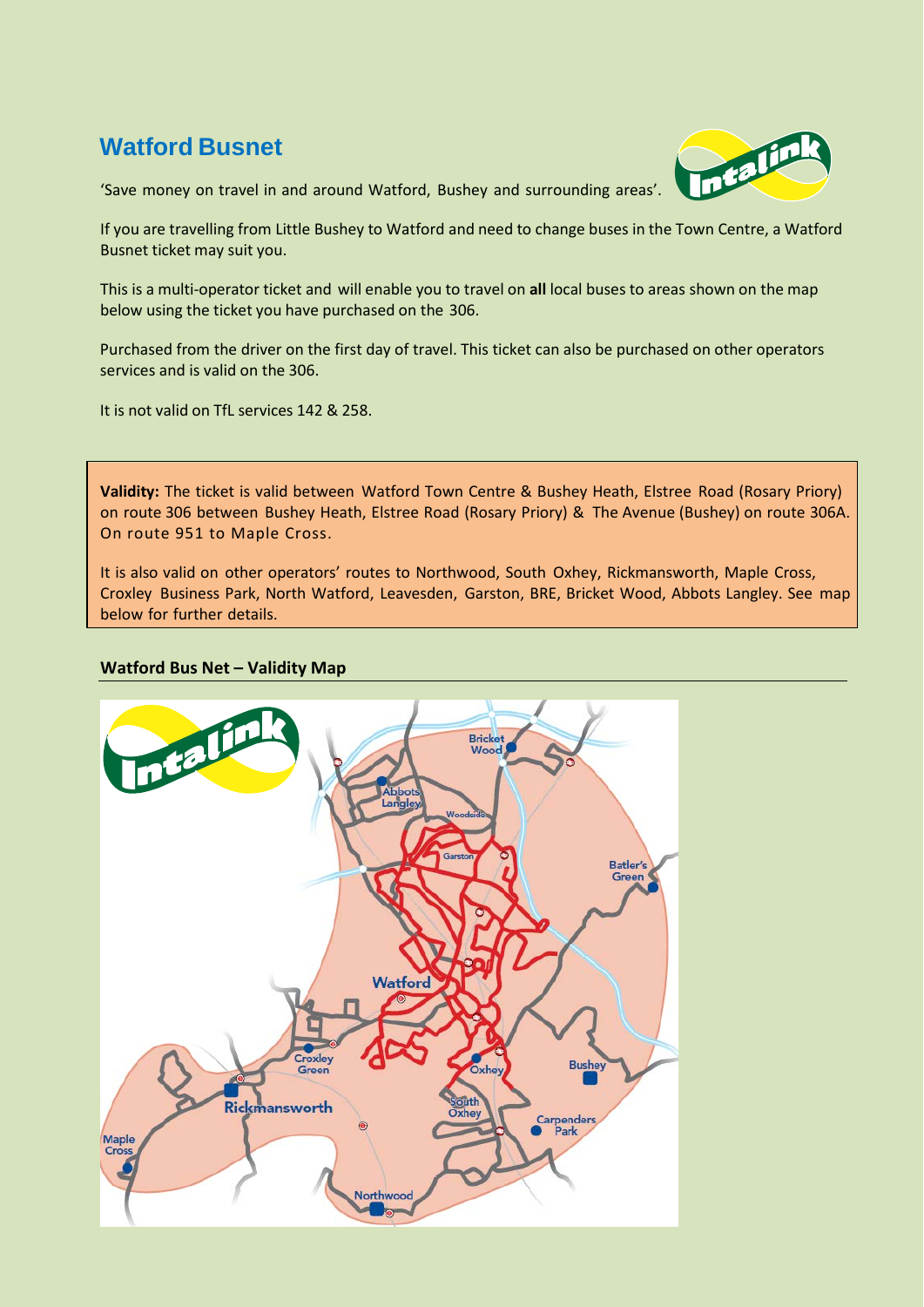# <span id="page-10-0"></span>**Explorer tickets**

These tickets are valid throughout Hertfordshire and to certain places beyond on participating operators' buses (see [http://www.intalink.org.uk/tickets/explorer\).](http://www.intalink.org.uk/tickets/explorer)) 

In addition they are also valid on the buses of both Arriva and Carousel Buses in places such as Aylesbury, Harlow, Chelmsford, Milton Keynes, High Wycombe, Oxford; Reading; Chesham and Amersham.

Purchase your Explorer ticket from the driver of our 306, 398 or B3 bus at any time and for the rest of the day or week you will be able to explore a large area until the last bus of the day. The Intalink website has full details of bus services in Hertfordshire.

For regular traveler's who use more than one bus to get to work, college or school (or maybe you are on holiday and fancy a few days out on local buses) weekly Explorer tickets are available.

# **Miscellaneous**

#### **Dogs**

Dogs are carried at the discretion of the driver\*, free of charge bus must not occupy a seat. They may be carried on either deck of a double deck vehicle.

\* = Restriction excludes blind or assistance dogs.

#### **Packages & luggage**

Packages & Luggage are carried free of charge on the following conditions:

- Must not exceed 6 feet in length/height.
- Must not have sharp edges likely to injure other customers or damage the vehicle.
- Can be carried by one able bodied person without assistance.
- Flammable or dangerous materials including explosives prohibited.
- Non folding Bicycles not carried.
- Excluding wheelchairs Mechanically self-propelled vehicles (inc e-scooters) are not permitted.